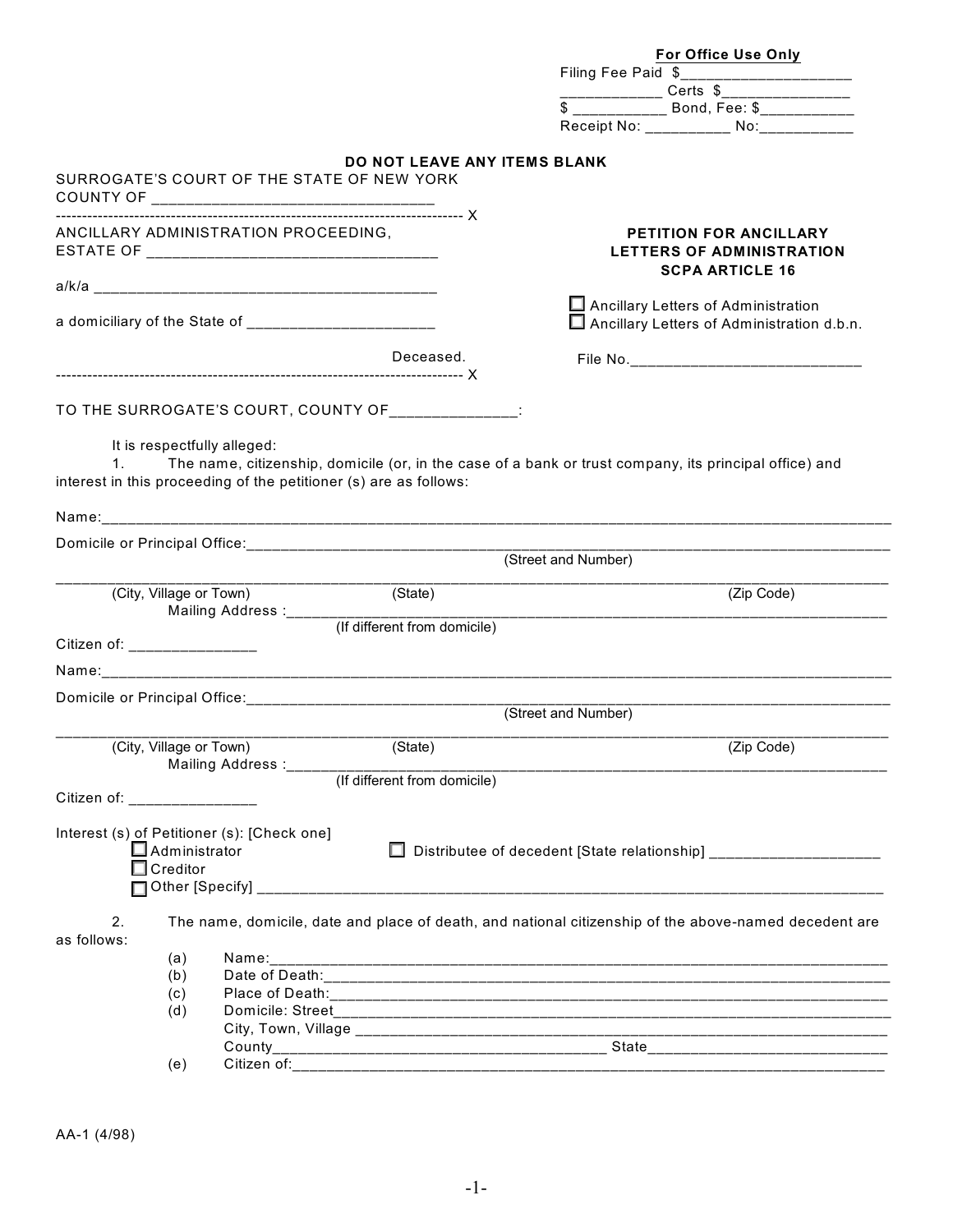| 3. | The decedent died INTESTATE, leaving no will. |  |
|----|-----------------------------------------------|--|
|----|-----------------------------------------------|--|

| On the                                                                                                                     | . letters were issued to |         |
|----------------------------------------------------------------------------------------------------------------------------|--------------------------|---------|
| bv                                                                                                                         | Court. State of          | being a |
| competent court of the state of the domicile of decedent having jurisdiction thereof, and the amount of the security given |                          |         |
| on the original appointment was \$                                                                                         |                          |         |

## **[If additional space is needed in Paragraph 4, 5 and 6, attach addendum.]**

4. (a) The estimated gross value of decedent's property in the State of New York, consisting of real property and personal property, is described and valued as follows: [list items and described briefly, giving location. If space is insufficient, attach addendum].

| <b>Personal Property</b>                         |       |  |
|--------------------------------------------------|-------|--|
| Improved real property in New York State         |       |  |
| Unimproved real property in New York State       |       |  |
| Estimated gross rents for a period of 18 months. |       |  |
|                                                  | Total |  |

4. (b) No other assets exits in New York State, nor does any cause of action exist on behalf of the estate, except as follows: **[Enter "NONE" or specify]**

\_\_\_\_\_\_\_\_\_\_\_\_\_\_\_\_\_\_\_\_\_\_\_\_\_\_\_\_\_\_\_\_\_\_\_\_\_\_\_\_\_\_\_\_\_\_\_\_\_\_\_\_\_\_\_\_\_\_\_\_\_\_\_\_\_\_\_\_\_\_\_\_\_\_\_\_\_\_\_\_\_\_\_\_\_\_\_\_\_\_\_\_\_\_\_\_\_

\_\_\_\_\_\_\_\_\_\_\_\_\_\_\_\_\_\_\_\_\_\_\_\_\_\_\_\_\_\_\_\_\_\_\_\_\_\_\_\_\_\_\_\_\_\_\_\_\_\_\_\_\_\_\_\_\_\_\_\_\_\_\_\_\_\_\_\_\_\_\_\_\_\_\_\_\_\_\_\_\_\_\_\_\_\_\_\_\_\_\_\_\_\_\_\_\_

Exemplified copies of the decree and the letters issued, it any, are submitted as part of this petition.

5. The names, addresses and interests of all persons entitled [ (a) New York State Department of Taxation and Finance, (b) all domiciliary creditors or domiciliaries claiming to be creditors, and (c) such other persons entitled to letters pursuant to SCPA § 1607] are as follows:

Name Address

Nature of Interest or Amount of Claim

New York State Department of Taxation and Finance **Albany**, New York

AA-1 (4/98)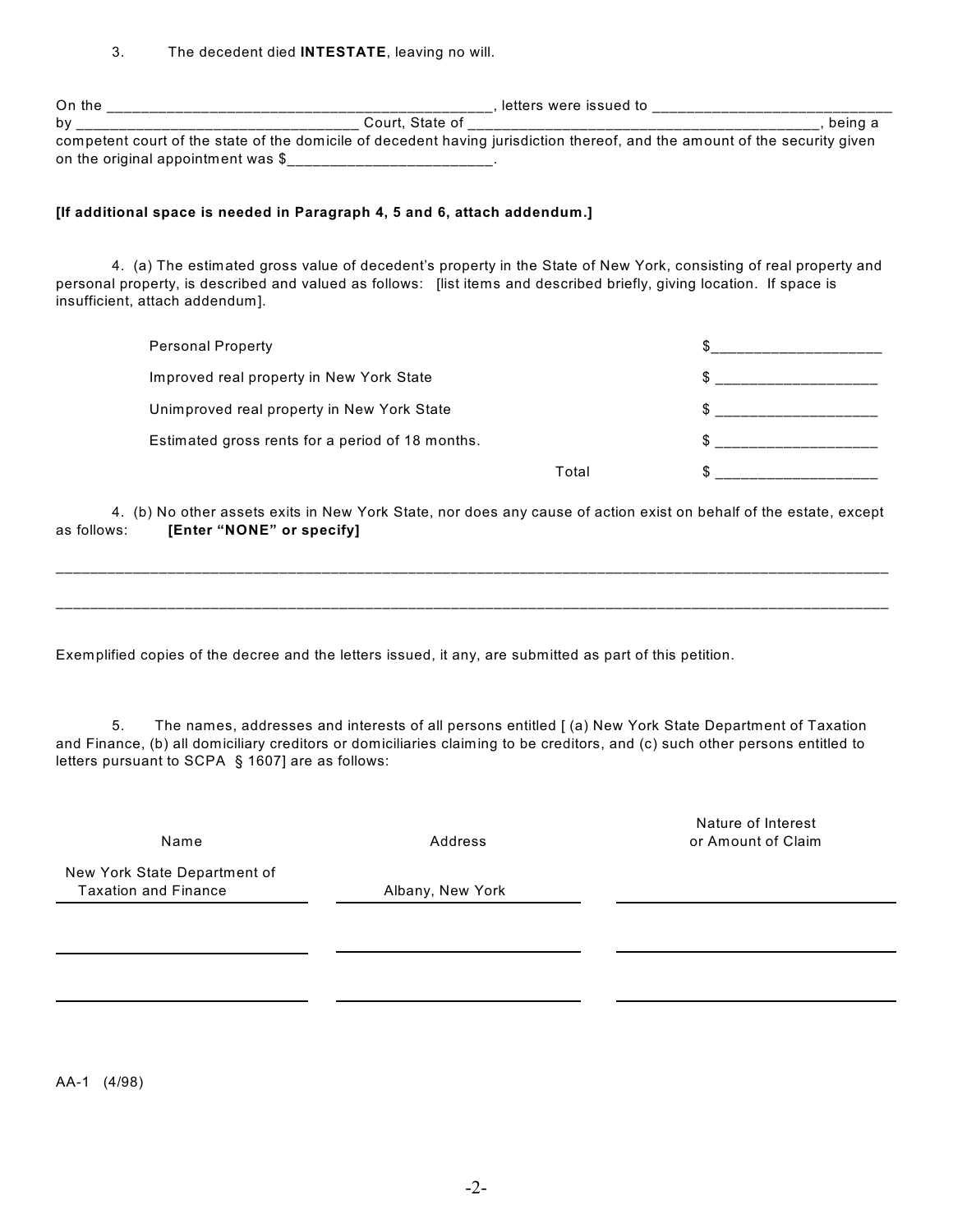| 6.<br>follows: |                                                                 | The name and address of each domiciliary distributee having an interest in the property in this state is as |          |
|----------------|-----------------------------------------------------------------|-------------------------------------------------------------------------------------------------------------|----------|
|                |                                                                 | (a) Each distributee who is of full age and sound mind or which is a corporation of association:            |          |
|                | Name                                                            | Address                                                                                                     | Interest |
|                |                                                                 |                                                                                                             |          |
|                | SCPA § 304 (3) ]                                                | (b) Each distributee who is an infant or otherwise under a disability: [State disability and see            |          |
|                | Name                                                            | Address                                                                                                     | Interest |
| Disability:    |                                                                 |                                                                                                             |          |
| Disability:    |                                                                 |                                                                                                             |          |
| 7.             |                                                                 | There are no persons interested in this proceeding other than those hereinbefore mentioned. No previous     |          |
| ш              | WHEREFORE, petitioner (s) pray (s)<br>issue thereon as follows: | (a) that process issue to all necessary parties and (b) that ancillary letters                              |          |
| ш              |                                                                 |                                                                                                             |          |
| (d)            | [State any other relief requested]                              |                                                                                                             |          |
|                |                                                                 |                                                                                                             |          |
|                | (Signature of Petitioner)<br>(Signature of Petitioner)          |                                                                                                             |          |
|                | (Print Name)                                                    | (Print Name)                                                                                                |          |
| 3.             | (Name of Corporate Petitioner)                                  |                                                                                                             |          |
|                | (Signature of Officer)                                          |                                                                                                             |          |
| AA-1 (4/98)    | (Print Name and Title of Officer)                               |                                                                                                             |          |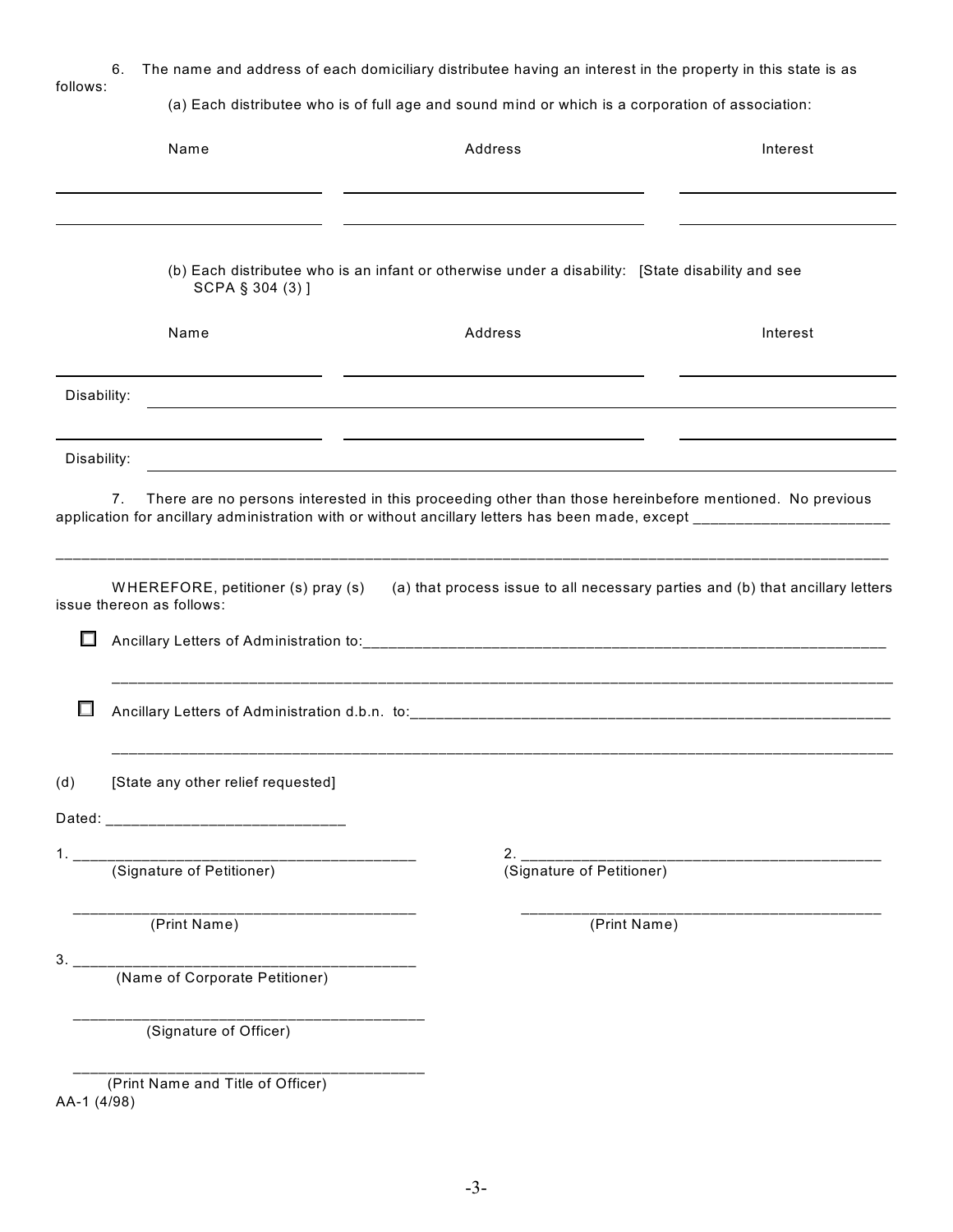| SURROGATE'S COURT OF THE STATE OF NEW YORK                                                                                                                                                                                                                                                                                                                                                                                                                  |                     | <b>COMBINED VERIFICATION,</b>                   |            |
|-------------------------------------------------------------------------------------------------------------------------------------------------------------------------------------------------------------------------------------------------------------------------------------------------------------------------------------------------------------------------------------------------------------------------------------------------------------|---------------------|-------------------------------------------------|------------|
| ANCILLARY ADMINISTRATION PROCEEDING,                                                                                                                                                                                                                                                                                                                                                                                                                        |                     | <b>OATH AND DESIGNATION</b>                     |            |
|                                                                                                                                                                                                                                                                                                                                                                                                                                                             |                     |                                                 |            |
|                                                                                                                                                                                                                                                                                                                                                                                                                                                             |                     |                                                 |            |
| Deceased.                                                                                                                                                                                                                                                                                                                                                                                                                                                   |                     |                                                 |            |
|                                                                                                                                                                                                                                                                                                                                                                                                                                                             |                     |                                                 |            |
| The undersigned, the petitioner named in the foregoing petition, being duly sworn, says:                                                                                                                                                                                                                                                                                                                                                                    |                     |                                                 |            |
| VERIFICATION: I have read the foregoing petition subscribed by me and know the contents thereof, and the<br>1.<br>same is true of my own knowledge, except as to the matters therein stated to be alleged upon information and belief, and as<br>to those matters I believe it to be true.                                                                                                                                                                  |                     |                                                 |            |
| OATH OF ANCILLARY □ Administrator<br>2 <sub>1</sub><br>(18) years of age and a citizen of the United States; I will well, faithfully and honestly discharge the duties of ancillary<br>administrator/administrator d.b.n I am not ineligible to receive letters.                                                                                                                                                                                            |                     | $\Box$ Administrator d.b.n.: I am over eighteen |            |
| 3.<br>DESIGNATION OF CLERK FOR SERVICE OF PROCESS: I do hereby designate the Clerk of the<br>Surrogate's Court of ______________________________County, and his or her successor in office as a person on whom service<br>of any process issuing from such Surrogate's Court may be made, in like manner and with like effect as if it were served<br>personally upon me, whenever I cannot be found within the State of New York after due diligence used. |                     |                                                 |            |
|                                                                                                                                                                                                                                                                                                                                                                                                                                                             |                     |                                                 |            |
| (Street Address)                                                                                                                                                                                                                                                                                                                                                                                                                                            | (City/Town/Village) | (State)                                         | (Zip Code) |
| (Signature of Petitioner)                                                                                                                                                                                                                                                                                                                                                                                                                                   |                     |                                                 |            |
| (Print Name)                                                                                                                                                                                                                                                                                                                                                                                                                                                |                     |                                                 |            |
|                                                                                                                                                                                                                                                                                                                                                                                                                                                             |                     |                                                 |            |
| to me known to be the person described in and who executed the foregoing instrument. Such person duly swore to such<br>instrument before me and duly acknowledged that he/she executed the same.                                                                                                                                                                                                                                                            |                     |                                                 |            |
| <b>Notary Public</b><br><b>Commission Expires:</b><br>(Affix Notary Stamp or Seal)                                                                                                                                                                                                                                                                                                                                                                          |                     |                                                 |            |
|                                                                                                                                                                                                                                                                                                                                                                                                                                                             |                     |                                                 |            |
|                                                                                                                                                                                                                                                                                                                                                                                                                                                             |                     |                                                 |            |
|                                                                                                                                                                                                                                                                                                                                                                                                                                                             |                     |                                                 |            |
| AA-1 (4/98)                                                                                                                                                                                                                                                                                                                                                                                                                                                 |                     |                                                 |            |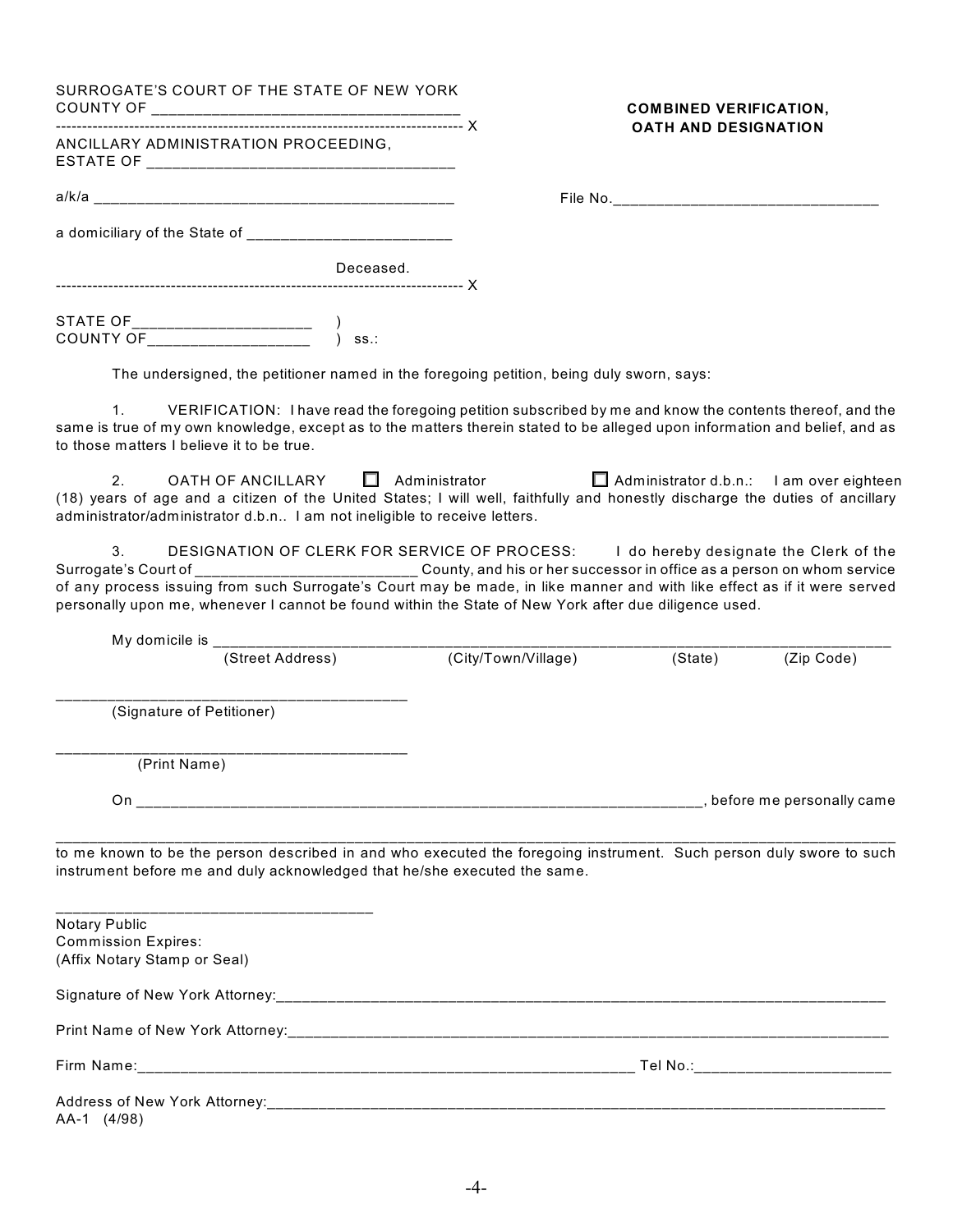| SURROGATE'S COURT OF THE STATE OF NEW YORK                                  |           |                                                                                                                                                                                                                                                                                                                                                                                                                                                       |
|-----------------------------------------------------------------------------|-----------|-------------------------------------------------------------------------------------------------------------------------------------------------------------------------------------------------------------------------------------------------------------------------------------------------------------------------------------------------------------------------------------------------------------------------------------------------------|
| ANCILLARY ADMINISTRATION PROCEEDING,                                        |           | <b>COMBINED CORPORATE VERIFICATION,</b>                                                                                                                                                                                                                                                                                                                                                                                                               |
|                                                                             |           | <b>CONSENT AND DESIGNATION</b>                                                                                                                                                                                                                                                                                                                                                                                                                        |
| a domiciliary of the State of _________________________                     |           |                                                                                                                                                                                                                                                                                                                                                                                                                                                       |
|                                                                             | Deceased. |                                                                                                                                                                                                                                                                                                                                                                                                                                                       |
| <b>STATE OF</b><br><b>COUNTY OF</b>                                         | ss.:      |                                                                                                                                                                                                                                                                                                                                                                                                                                                       |
|                                                                             |           | of                                                                                                                                                                                                                                                                                                                                                                                                                                                    |
|                                                                             |           | (Title)                                                                                                                                                                                                                                                                                                                                                                                                                                               |
|                                                                             |           | (Name of Bank or Trust Company)<br>a corporation duly qualified to act in a fiduciary capacity without further security, being duly sworn, says:                                                                                                                                                                                                                                                                                                      |
| $1_{\cdot}$<br>to those matters I believe it to be true.                    |           | VERIFICATION: I have read the foregoing petition subscribed by me and know the contents thereof, and the<br>same is true of my own knowledge, except as to the matters therein stated to be alleged upon information and belief, and as                                                                                                                                                                                                               |
| 2.                                                                          |           | CONSENT: I consent to accept the appointment as<br>Ancillary Administrator<br>Ancillary Administrator d.b.n. of the decedent described in the foregoing petition and consent to act as such fiduciary.                                                                                                                                                                                                                                                |
| 3.                                                                          |           | DESIGNATION OF CLERK FOR SERVICE OF PROCESS: I do hereby designate the Clerk of the<br>Surrogate's Court of ______________________________County, and his or her successor in office as a person on whom service<br>of any process issuing from such Surrogate's Court may be made, in like manner and with like effect as if it were served<br>personally upon me, whenever I cannot be found within the State of New York after due diligence used. |
| (Name of Corporate Petitioner)                                              |           |                                                                                                                                                                                                                                                                                                                                                                                                                                                       |
| (Signature of Officer)                                                      |           |                                                                                                                                                                                                                                                                                                                                                                                                                                                       |
| (Print Name and Title of Officer)                                           |           |                                                                                                                                                                                                                                                                                                                                                                                                                                                       |
|                                                                             |           | to me known, who duly swore to the foregoing instrument and who did say that he/she resides at ______________                                                                                                                                                                                                                                                                                                                                         |
| Notary Public<br><b>Commission Expires:</b><br>(Affix Notary Stamp or Seal) |           |                                                                                                                                                                                                                                                                                                                                                                                                                                                       |
|                                                                             |           |                                                                                                                                                                                                                                                                                                                                                                                                                                                       |
|                                                                             |           |                                                                                                                                                                                                                                                                                                                                                                                                                                                       |
|                                                                             |           |                                                                                                                                                                                                                                                                                                                                                                                                                                                       |
|                                                                             |           |                                                                                                                                                                                                                                                                                                                                                                                                                                                       |
|                                                                             |           |                                                                                                                                                                                                                                                                                                                                                                                                                                                       |

AA-1 (4/98)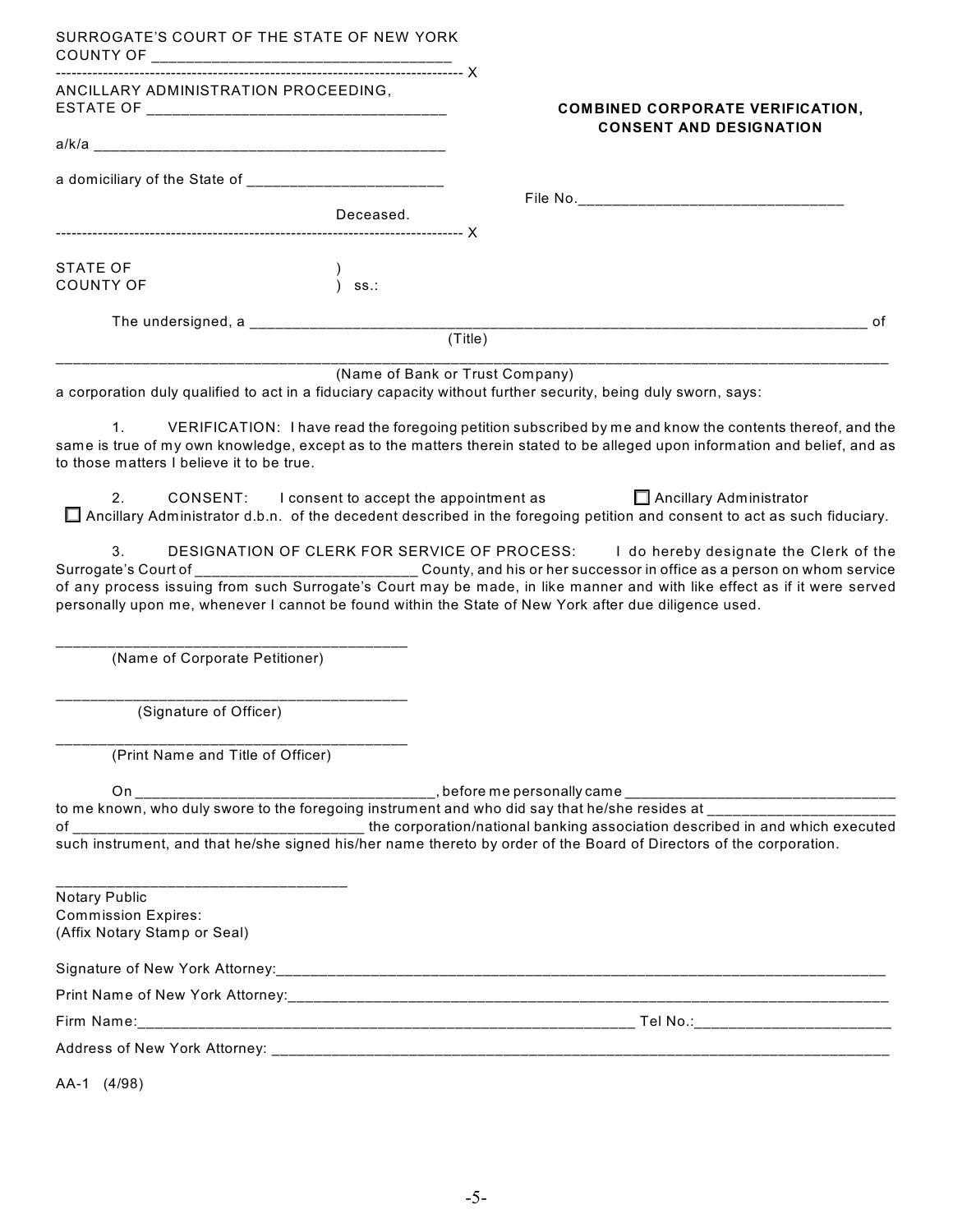| ANCILLARY ADMINISTRATION CITATION                                                                                  |                     | File No.________________                                                                       |                    |
|--------------------------------------------------------------------------------------------------------------------|---------------------|------------------------------------------------------------------------------------------------|--------------------|
|                                                                                                                    | <b>CITATION</b>     | SURROGATE'S COURT - __________________ COUNTY                                                  |                    |
| THE PEOPLE OF THE STATE OF NEW YORK,<br>By the Grace of God Free and Independent                                   |                     |                                                                                                |                    |
|                                                                                                                    |                     |                                                                                                |                    |
|                                                                                                                    |                     |                                                                                                |                    |
|                                                                                                                    |                     |                                                                                                |                    |
|                                                                                                                    |                     |                                                                                                |                    |
|                                                                                                                    |                     | YOU ARE HEREBY CITED TO SHOW CAUSE before the Surrogate's Court, ______________________County, |                    |
|                                                                                                                    |                     |                                                                                                |                    |
| at ______________ o'clock on the _________________ noon of that day, why a decree should not be made in the estate |                     |                                                                                                |                    |
|                                                                                                                    |                     |                                                                                                |                    |
| granting ancillary administration and directing that                                                               |                     |                                                                                                |                    |
|                                                                                                                    |                     |                                                                                                |                    |
|                                                                                                                    |                     |                                                                                                |                    |
|                                                                                                                    |                     | (State any further relief requested)                                                           |                    |
|                                                                                                                    |                     |                                                                                                |                    |
| Dated, Attested and Sealed,                                                                                        |                     |                                                                                                |                    |
|                                                                                                                    |                     | Surrogate                                                                                      |                    |
| (Seal)                                                                                                             |                     |                                                                                                | <b>Chief Clerk</b> |
|                                                                                                                    |                     |                                                                                                |                    |
| <b>Attorney for Petitioner</b>                                                                                     |                     | <b>Telephone Number</b>                                                                        |                    |
|                                                                                                                    | Address of Attorney |                                                                                                |                    |

(Note: This citation is served upon you as required by law. You are not required to appear. If you fail to appear it will be assumed you do not object to the relief request. You have a right to have an attorney appear for you.)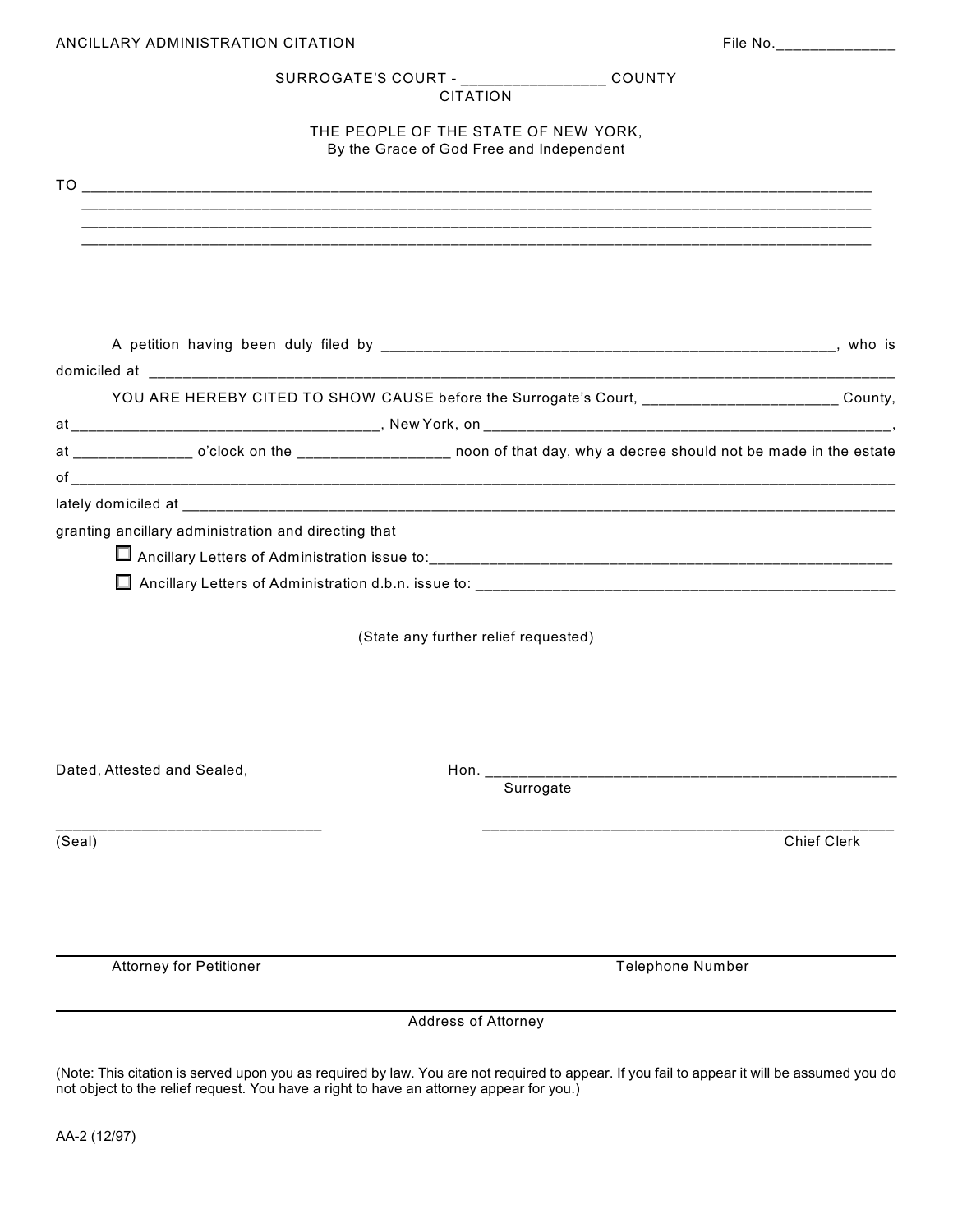| SURROGATE'S COURT OF THE STATE OF NEW YORK                                                                     |                                                                                                                                            |
|----------------------------------------------------------------------------------------------------------------|--------------------------------------------------------------------------------------------------------------------------------------------|
| ANCILLARY ADMINISTRATION PROCEEDING,                                                                           | <b>NOTICE OF APPLICATION FOR</b>                                                                                                           |
|                                                                                                                | ANCILLARY LETTERS OF ADMINISTRATION                                                                                                        |
|                                                                                                                |                                                                                                                                            |
| Deceased.                                                                                                      | File No. _____________________                                                                                                             |
| Notice is hereby given that:                                                                                   |                                                                                                                                            |
|                                                                                                                |                                                                                                                                            |
|                                                                                                                | State of County of Ass been offered for ancillary administration in the Surrogate's Court for the County of                                |
| 2. Each and every name of the intestate decedent know to the undersigned is as indicated in the above caption. |                                                                                                                                            |
| Administration d.b.n. to:                                                                                      | 3. Petitioner prays that a decree be made directing the issuance of $\Box$ Ancillary Letters of Administration $\Box$ Ancillary Letters of |
| and known to the undersigned, is/are as follows:                                                               | 4. The name and post office address of each and every distributee of the above-named decedent, as set forth in Paragraph 6 of the petition |
| <b>NAME OF DISTRIBUTEE</b>                                                                                     | DOMICILE AND POST OFFICE ADDRESS                                                                                                           |
|                                                                                                                |                                                                                                                                            |
| (USE ADDITIONAL SHEETS IF NECESSARY)                                                                           |                                                                                                                                            |
|                                                                                                                |                                                                                                                                            |
|                                                                                                                | (Note: Complete Affidavit of Mailing. If serving infant 14 years of age or older, list and mail to infant as well as parent or guardian.)  |
|                                                                                                                |                                                                                                                                            |
|                                                                                                                |                                                                                                                                            |
|                                                                                                                |                                                                                                                                            |
| AA-3 (12/97)                                                                                                   |                                                                                                                                            |